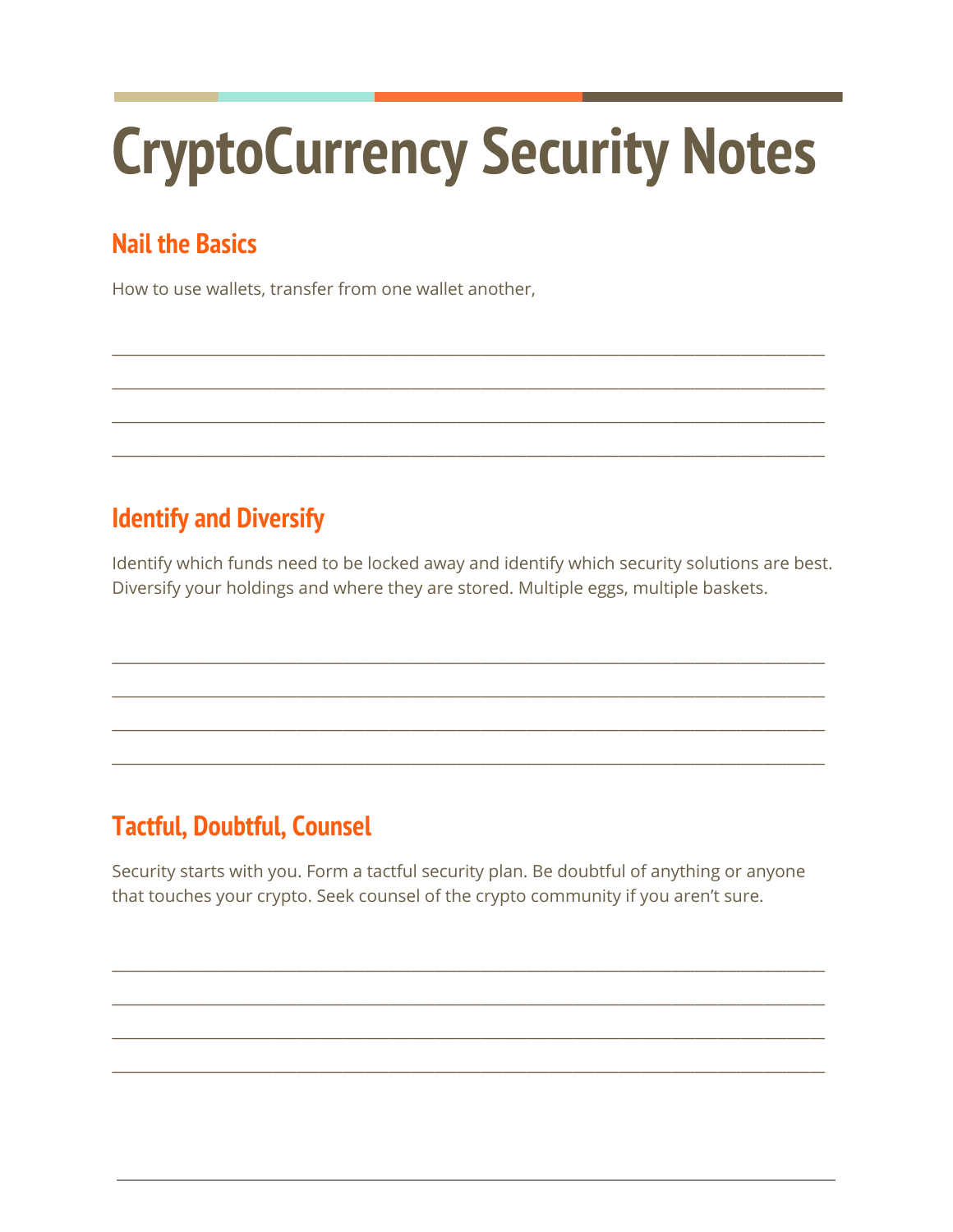#### **Wake Up, Backup**

Backup your keys in multiple locations to ensure redundancy, but be smart about it. Every additional copy carries additional risk. Ensure your backups are well protected.

\_\_\_\_\_\_\_\_\_\_\_\_\_\_\_\_\_\_\_\_\_\_\_\_\_\_\_\_\_\_\_\_\_\_\_\_\_\_\_\_\_\_\_\_\_\_\_\_\_\_\_\_\_\_\_\_\_\_\_\_\_\_\_\_\_\_\_\_\_\_\_\_\_\_\_\_\_\_\_\_\_\_\_\_\_\_\_\_\_\_\_\_\_

\_\_\_\_\_\_\_\_\_\_\_\_\_\_\_\_\_\_\_\_\_\_\_\_\_\_\_\_\_\_\_\_\_\_\_\_\_\_\_\_\_\_\_\_\_\_\_\_\_\_\_\_\_\_\_\_\_\_\_\_\_\_\_\_\_\_\_\_\_\_\_\_\_\_\_\_\_\_\_\_\_\_\_\_\_\_\_\_\_\_\_\_\_

\_\_\_\_\_\_\_\_\_\_\_\_\_\_\_\_\_\_\_\_\_\_\_\_\_\_\_\_\_\_\_\_\_\_\_\_\_\_\_\_\_\_\_\_\_\_\_\_\_\_\_\_\_\_\_\_\_\_\_\_\_\_\_\_\_\_\_\_\_\_\_\_\_\_\_\_\_\_\_\_\_\_\_\_\_\_\_\_\_\_\_\_\_

\_\_\_\_\_\_\_\_\_\_\_\_\_\_\_\_\_\_\_\_\_\_\_\_\_\_\_\_\_\_\_\_\_\_\_\_\_\_\_\_\_\_\_\_\_\_\_\_\_\_\_\_\_\_\_\_\_\_\_\_\_\_\_\_\_\_\_\_\_\_\_\_\_\_\_\_\_\_\_\_\_\_\_\_\_\_\_\_\_\_\_\_\_

#### **Two Factor Enactor**

Be sure to enable Two Factor Authentication using Google Authenticator or Authy where you can. BACK UP YOUR 2FA SEEDS. 2FA is much more secure than SMS authentication, but can still be compromised if you are not careful.

\_\_\_\_\_\_\_\_\_\_\_\_\_\_\_\_\_\_\_\_\_\_\_\_\_\_\_\_\_\_\_\_\_\_\_\_\_\_\_\_\_\_\_\_\_\_\_\_\_\_\_\_\_\_\_\_\_\_\_\_\_\_\_\_\_\_\_\_\_\_\_\_\_\_\_\_\_\_\_\_\_\_\_\_\_\_\_\_\_\_\_\_\_

\_\_\_\_\_\_\_\_\_\_\_\_\_\_\_\_\_\_\_\_\_\_\_\_\_\_\_\_\_\_\_\_\_\_\_\_\_\_\_\_\_\_\_\_\_\_\_\_\_\_\_\_\_\_\_\_\_\_\_\_\_\_\_\_\_\_\_\_\_\_\_\_\_\_\_\_\_\_\_\_\_\_\_\_\_\_\_\_\_\_\_\_\_

\_\_\_\_\_\_\_\_\_\_\_\_\_\_\_\_\_\_\_\_\_\_\_\_\_\_\_\_\_\_\_\_\_\_\_\_\_\_\_\_\_\_\_\_\_\_\_\_\_\_\_\_\_\_\_\_\_\_\_\_\_\_\_\_\_\_\_\_\_\_\_\_\_\_\_\_\_\_\_\_\_\_\_\_\_\_\_\_\_\_\_\_\_

\_\_\_\_\_\_\_\_\_\_\_\_\_\_\_\_\_\_\_\_\_\_\_\_\_\_\_\_\_\_\_\_\_\_\_\_\_\_\_\_\_\_\_\_\_\_\_\_\_\_\_\_\_\_\_\_\_\_\_\_\_\_\_\_\_\_\_\_\_\_\_\_\_\_\_\_\_\_\_\_\_\_\_\_\_\_\_\_\_\_\_\_\_

#### **Big Phish, Little Pond**

Phishing is using methods to try and convince you to give up sensitive information. The best Phishers will try to make the process so innocuous that you don't even realize you've been phished until your funds are gone. Watch for fake wallets, fake websites, suspicious messages, and public networks.

\_\_\_\_\_\_\_\_\_\_\_\_\_\_\_\_\_\_\_\_\_\_\_\_\_\_\_\_\_\_\_\_\_\_\_\_\_\_\_\_\_\_\_\_\_\_\_\_\_\_\_\_\_\_\_\_\_\_\_\_\_\_\_\_\_\_\_\_\_\_\_\_\_\_\_\_\_\_\_\_\_\_\_\_\_\_\_\_\_\_\_\_\_

\_\_\_\_\_\_\_\_\_\_\_\_\_\_\_\_\_\_\_\_\_\_\_\_\_\_\_\_\_\_\_\_\_\_\_\_\_\_\_\_\_\_\_\_\_\_\_\_\_\_\_\_\_\_\_\_\_\_\_\_\_\_\_\_\_\_\_\_\_\_\_\_\_\_\_\_\_\_\_\_\_\_\_\_\_\_\_\_\_\_\_\_\_

\_\_\_\_\_\_\_\_\_\_\_\_\_\_\_\_\_\_\_\_\_\_\_\_\_\_\_\_\_\_\_\_\_\_\_\_\_\_\_\_\_\_\_\_\_\_\_\_\_\_\_\_\_\_\_\_\_\_\_\_\_\_\_\_\_\_\_\_\_\_\_\_\_\_\_\_\_\_\_\_\_\_\_\_\_\_\_\_\_\_\_\_\_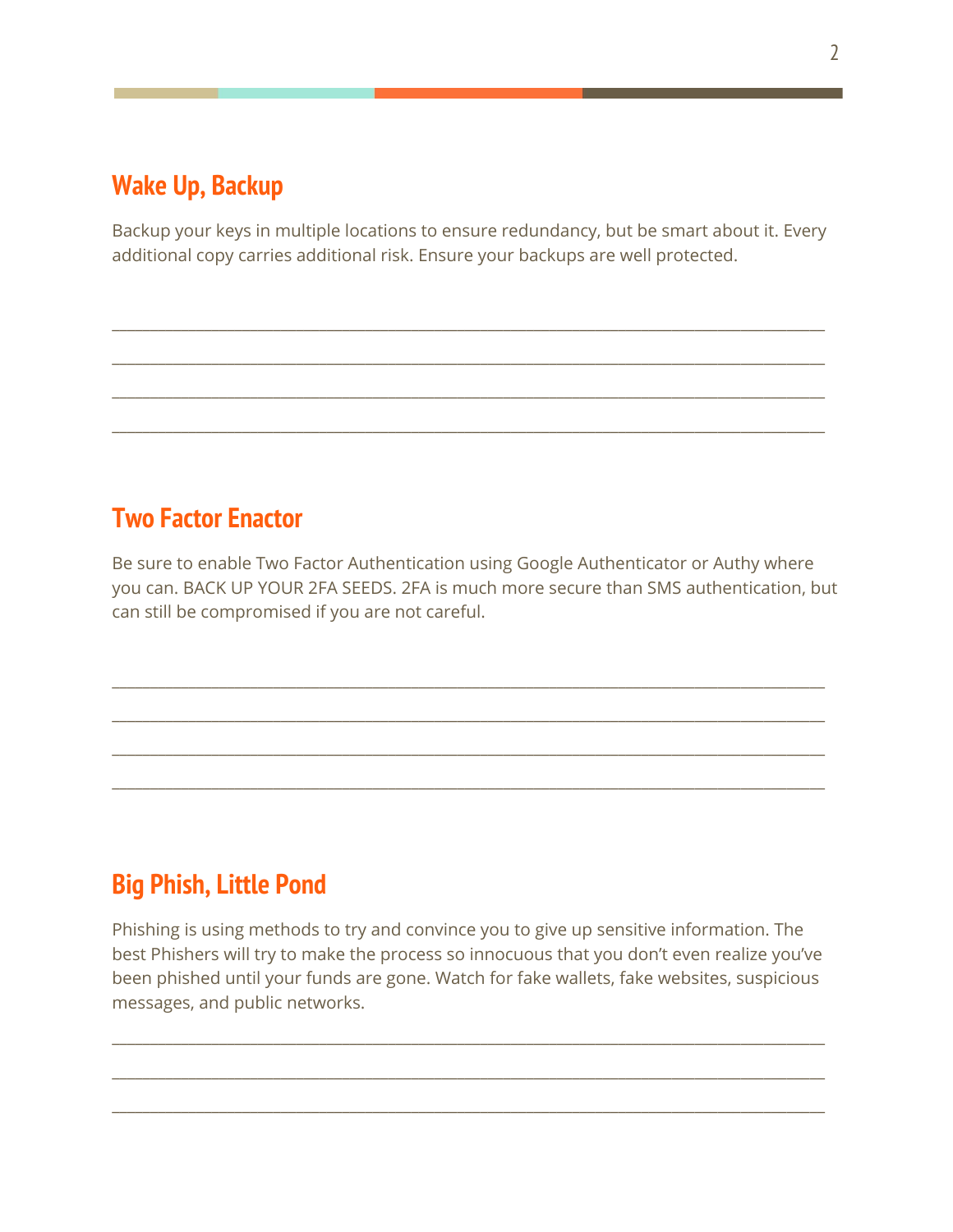#### **Software Beware**

While having your crypto off an exchange and in a software wallet is more secure in some aspects, it is still vulnerable because it is connected to the internet and whatever viruses your computer may be infected with.

\_\_\_\_\_\_\_\_\_\_\_\_\_\_\_\_\_\_\_\_\_\_\_\_\_\_\_\_\_\_\_\_\_\_\_\_\_\_\_\_\_\_\_\_\_\_\_\_\_\_\_\_\_\_\_\_\_\_\_\_\_\_\_\_\_\_\_\_\_\_\_\_\_\_\_\_\_\_\_\_\_\_\_\_\_\_\_\_\_\_\_\_\_

\_\_\_\_\_\_\_\_\_\_\_\_\_\_\_\_\_\_\_\_\_\_\_\_\_\_\_\_\_\_\_\_\_\_\_\_\_\_\_\_\_\_\_\_\_\_\_\_\_\_\_\_\_\_\_\_\_\_\_\_\_\_\_\_\_\_\_\_\_\_\_\_\_\_\_\_\_\_\_\_\_\_\_\_\_\_\_\_\_\_\_\_\_

\_\_\_\_\_\_\_\_\_\_\_\_\_\_\_\_\_\_\_\_\_\_\_\_\_\_\_\_\_\_\_\_\_\_\_\_\_\_\_\_\_\_\_\_\_\_\_\_\_\_\_\_\_\_\_\_\_\_\_\_\_\_\_\_\_\_\_\_\_\_\_\_\_\_\_\_\_\_\_\_\_\_\_\_\_\_\_\_\_\_\_\_\_

\_\_\_\_\_\_\_\_\_\_\_\_\_\_\_\_\_\_\_\_\_\_\_\_\_\_\_\_\_\_\_\_\_\_\_\_\_\_\_\_\_\_\_\_\_\_\_\_\_\_\_\_\_\_\_\_\_\_\_\_\_\_\_\_\_\_\_\_\_\_\_\_\_\_\_\_\_\_\_\_\_\_\_\_\_\_\_\_\_\_\_\_\_

\_\_\_\_\_\_\_\_\_\_\_\_\_\_\_\_\_\_\_\_\_\_\_\_\_\_\_\_\_\_\_\_\_\_\_\_\_\_\_\_\_\_\_\_\_\_\_\_\_\_\_\_\_\_\_\_\_\_\_\_\_\_\_\_\_\_\_\_\_\_\_\_\_\_\_\_\_\_\_\_\_\_\_\_\_\_\_\_\_\_\_\_\_

#### **Offline = Dollar Sign**

Cold wallets are those that are not connected to the internet, severely limiting the ability for a thief to steal your funds. They are less convenient for accessing your funds, but less accessibility means more security.

\_\_\_\_\_\_\_\_\_\_\_\_\_\_\_\_\_\_\_\_\_\_\_\_\_\_\_\_\_\_\_\_\_\_\_\_\_\_\_\_\_\_\_\_\_\_\_\_\_\_\_\_\_\_\_\_\_\_\_\_\_\_\_\_\_\_\_\_\_\_\_\_\_\_\_\_\_\_\_\_\_\_\_\_\_\_\_\_\_\_\_\_\_

\_\_\_\_\_\_\_\_\_\_\_\_\_\_\_\_\_\_\_\_\_\_\_\_\_\_\_\_\_\_\_\_\_\_\_\_\_\_\_\_\_\_\_\_\_\_\_\_\_\_\_\_\_\_\_\_\_\_\_\_\_\_\_\_\_\_\_\_\_\_\_\_\_\_\_\_\_\_\_\_\_\_\_\_\_\_\_\_\_\_\_\_\_

\_\_\_\_\_\_\_\_\_\_\_\_\_\_\_\_\_\_\_\_\_\_\_\_\_\_\_\_\_\_\_\_\_\_\_\_\_\_\_\_\_\_\_\_\_\_\_\_\_\_\_\_\_\_\_\_\_\_\_\_\_\_\_\_\_\_\_\_\_\_\_\_\_\_\_\_\_\_\_\_\_\_\_\_\_\_\_\_\_\_\_\_\_

\_\_\_\_\_\_\_\_\_\_\_\_\_\_\_\_\_\_\_\_\_\_\_\_\_\_\_\_\_\_\_\_\_\_\_\_\_\_\_\_\_\_\_\_\_\_\_\_\_\_\_\_\_\_\_\_\_\_\_\_\_\_\_\_\_\_\_\_\_\_\_\_\_\_\_\_\_\_\_\_\_\_\_\_\_\_\_\_\_\_\_\_\_

#### **To Restrict You Must Encrypt**

Encrypt your passwords, your wallets, your backups, your hard drive, and anything else you can. The more layers of security you can add, the better protected you are.

\_\_\_\_\_\_\_\_\_\_\_\_\_\_\_\_\_\_\_\_\_\_\_\_\_\_\_\_\_\_\_\_\_\_\_\_\_\_\_\_\_\_\_\_\_\_\_\_\_\_\_\_\_\_\_\_\_\_\_\_\_\_\_\_\_\_\_\_\_\_\_\_\_\_\_\_\_\_\_\_\_\_\_\_\_\_\_\_\_\_\_\_\_

\_\_\_\_\_\_\_\_\_\_\_\_\_\_\_\_\_\_\_\_\_\_\_\_\_\_\_\_\_\_\_\_\_\_\_\_\_\_\_\_\_\_\_\_\_\_\_\_\_\_\_\_\_\_\_\_\_\_\_\_\_\_\_\_\_\_\_\_\_\_\_\_\_\_\_\_\_\_\_\_\_\_\_\_\_\_\_\_\_\_\_\_\_

\_\_\_\_\_\_\_\_\_\_\_\_\_\_\_\_\_\_\_\_\_\_\_\_\_\_\_\_\_\_\_\_\_\_\_\_\_\_\_\_\_\_\_\_\_\_\_\_\_\_\_\_\_\_\_\_\_\_\_\_\_\_\_\_\_\_\_\_\_\_\_\_\_\_\_\_\_\_\_\_\_\_\_\_\_\_\_\_\_\_\_\_\_

\_\_\_\_\_\_\_\_\_\_\_\_\_\_\_\_\_\_\_\_\_\_\_\_\_\_\_\_\_\_\_\_\_\_\_\_\_\_\_\_\_\_\_\_\_\_\_\_\_\_\_\_\_\_\_\_\_\_\_\_\_\_\_\_\_\_\_\_\_\_\_\_\_\_\_\_\_\_\_\_\_\_\_\_\_\_\_\_\_\_\_\_\_